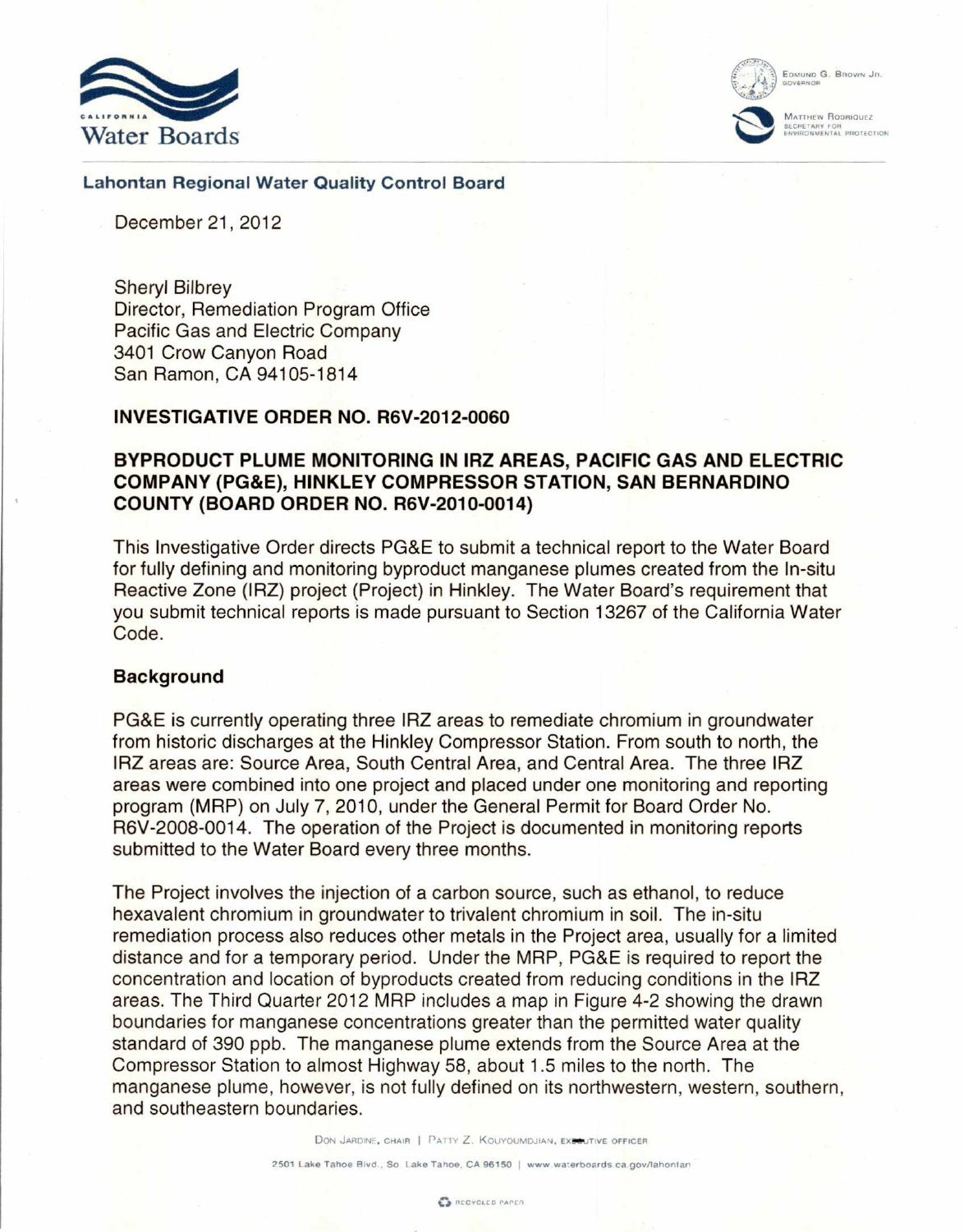The Water Board requires that PG&E submit a workplan for fully defining the manganese plume in the IRZ areas, which potentially threaten nearby domestic wells. The workplan must propose additional monitoring points, existing or to be added, that will define the manganese plume in both the shallow and deep zones of the upper aquifer.

# **Requirements**

Pursuant to section 13267 of the California Water Code, PG&E is required to submit to the Water Board a workplan **within 30 days** from the date of this letter proposing to fully define the manganese plume in the upper aquifer in these areas:

- North: in the 1000-ft gap between wells EX-21 and EX-22.
- West: in the 1,300-ft gap between wells CA-MW-108 and SC-MW-13.
- Southwest: in the 1,900-ft gap between wells SA-MW-16 and MW-78.
- South: in the 1,100-ft gap between wells MW-78 and MW-39.
- East: in the 1,000-ft gap between wells SA-MW-25 and SC-MW-01.

To be consistent with previous monitoring programs, proposed IRZ monitoring points shall be no more than 200 feet apart from each other in the west to east direction and no more than 400 feet apart from each other in the south to north direction. In addition, the workplan shall propose a tracer test along the western IRZ boundaries.

Beginning first quarter 2013, I am requiring that the following existing monitoring wells be added to the quarterly (every three months) manganese monitoring program to ensure that byproducts do not potentially impact nearby domestic wells: MW-17, MW-36, MW-37, MW-38, MW-46, MW-61, MW-67, MW-73, MW-78, MW-155, SA-MW-27. All other sampling of injection wells, monitoring wells, and extraction wells, as conducted during third quarter 2012 shall continue in future quarterly monitoring events. All future monitoring reports must show the extent of the manganese plumes for the shallow and deep zones of the upper aquifer on separate maps. Finally, quarterly reports must include potentiometric maps of the IRZ area.

# **Enforcement**

Technical reports required by this Order are necessary to investigate the water quality in the Hinkley basin during PG&E's ongoing cleanup of chromium pursuant to Cleanup and Abatement Order R6V-2008-0002 and amendments. The need for this investigation outweighs the burden on PG&E to produce the information for defining the manganese plume in groundwater will assist in evaluating potential threats to public health.

Pursuant to section 13268 of the Water Code, a violation of Water Code Section 13267 requirement may subject you to civil liability of up to \$1,000 per day for each day in which the violation occurs.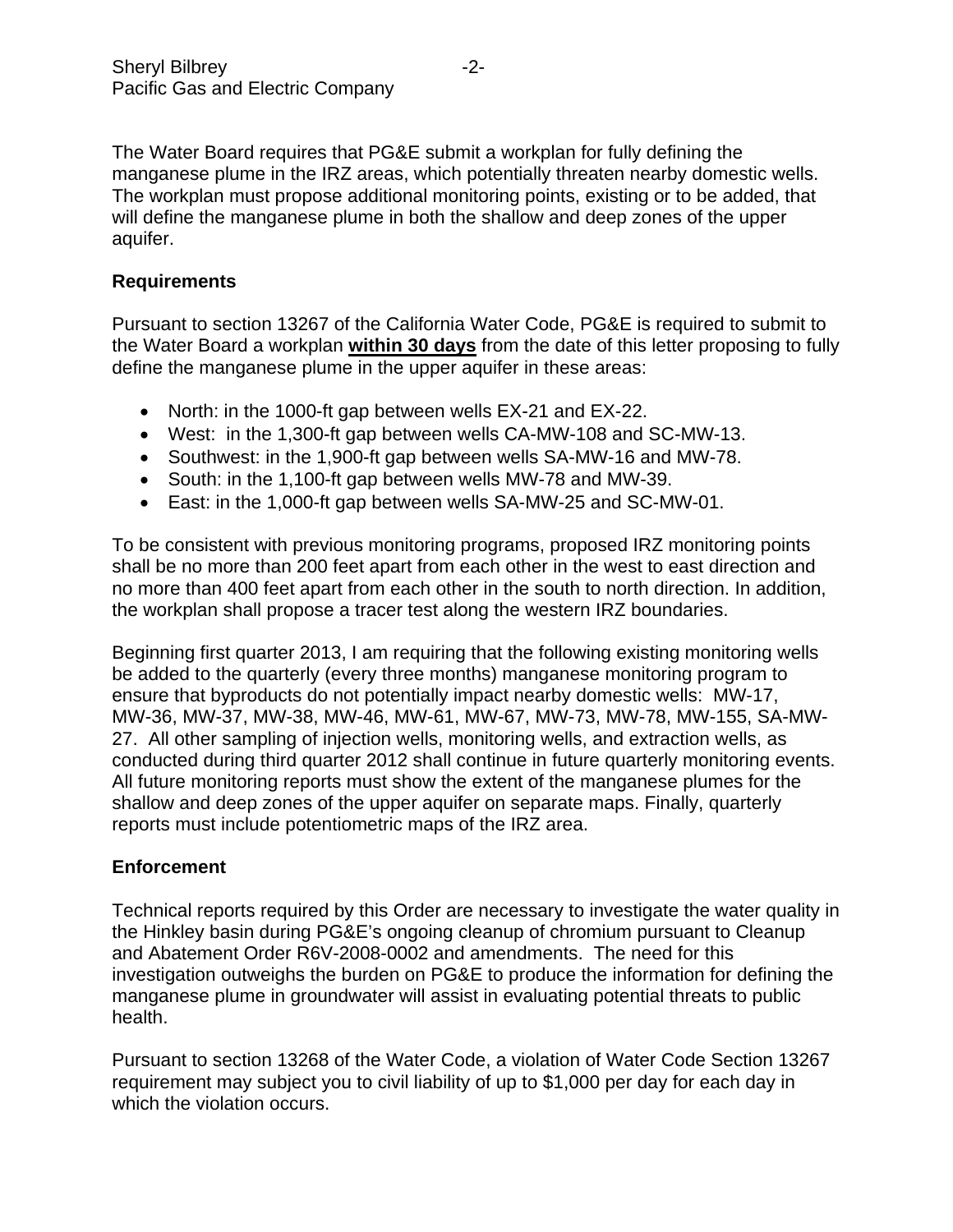Sheryl Bilbrey **-3-**Pacific Gas and Electric Company

If you should have any questions, please contact Lauri Kemper at 542-5436 or Ikemper@waterboards.ca.gov or Lisa Dernbach at (530) 542-5424 or Idernbach@waterboards.ca.gov.

3 Konzonnaljian

EXECUTIVE OFFICER

Enclosure: Section 13267 Fact Sheet

cc: PG&E Technical Mail List and lyris list (and web posting)

LSD/adw/T: Order No. R6V-2012-0060 PG&E 13267 Mn Plume monitoring Send to file: (VVL) WDID 68360804007